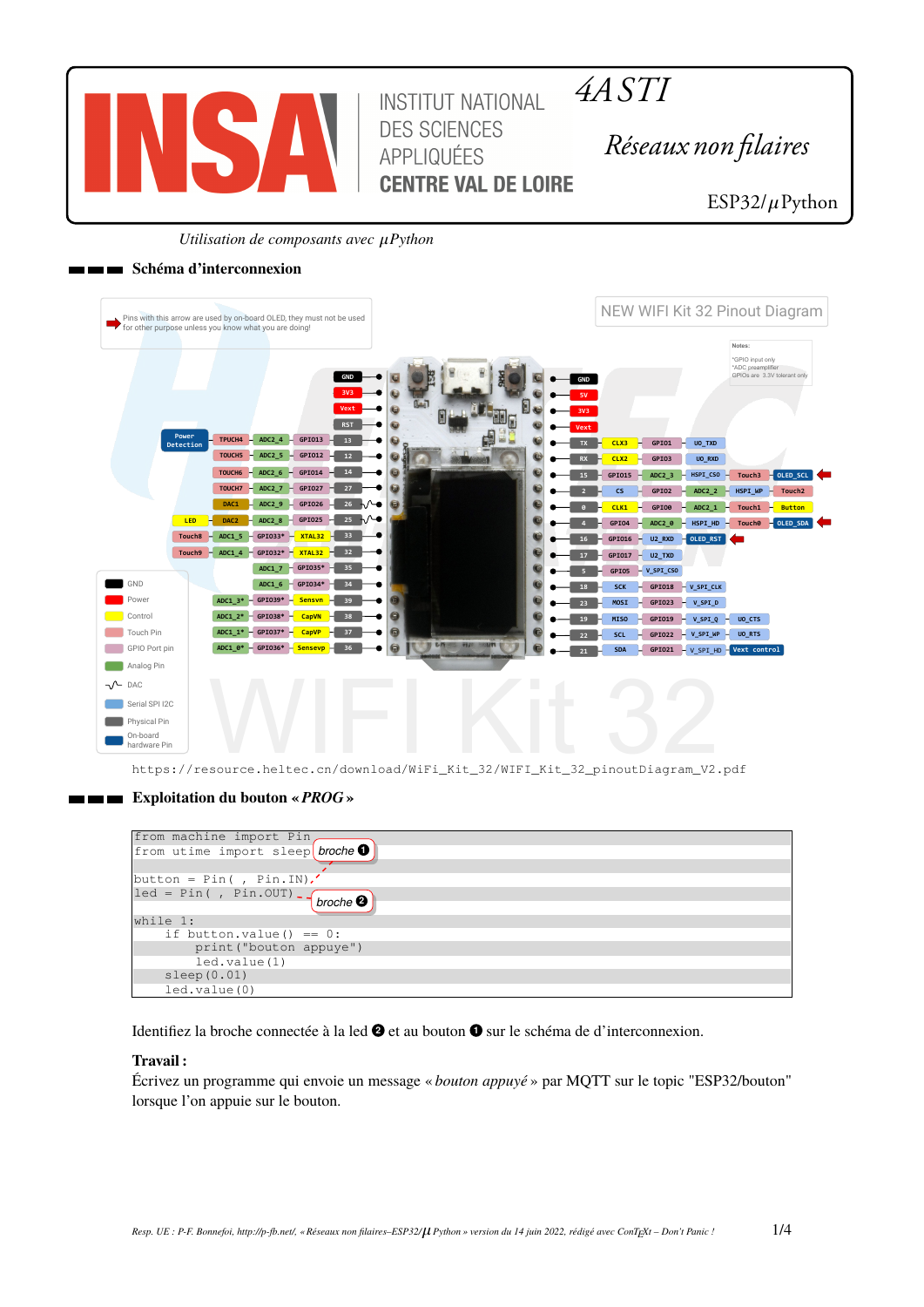### **EXploitation de l'écran OLED**

xterm

Vous récupérerez la bibliothèque pilotant l'écran OLED de type SSD1306 :

 $\overline{\Box}$ \$ wget https://raw.githubusercontent.com/micropython/micropython/master/drivers/dis play/ssd1306.py

Vous testerez le programme suivant en vérifiant le brochage de l'écran : RESET, bus I2C :

```
import ssd1306
from machine import Pin, SoftI2C as I2C
import time
import network
wlan = network.WLAN(network.STA_IF) # create station interface
wlan.active(True) # activate the interface
wlan.isconnected() # check if the station is connected to an AP
time.sleep_ms(500)
if not wlan.isconnected():
print('connecting to network...')
  wlan.connect('IoT', '12344321') # connect to an AP
  time.sleep_ms(500)
  while not wlan.isconnected():
   pass
print('network config:', wlan.ifconfig())
# Heltec LoRa 32 with OLED Display
\text{oledwidth} = 128oled_height = 64
# OLED reset pin
\left| i2c\_rst = Pin(16, Pin.OUT) \right|# Initialize the OLED display
i2c_rst.value(0)
time.sleep_ms(5)
i2c_rst.value(1) # must be held high after initialization
# Setup the I2C lines
i2c_scl = Pin(15, Pin.OUT, Pin.PULL_UP)
i2c_sda = Pin(4, Pin.OUT, Pin.PULL_UP)
# Create the bus object
i2c = 12C(scl=i2c\_scl, sda=i2c\_sda)# Create the display object
oled = ssd1306.SSD1306_I2C(oled_width, oled_height, i2c)
oled.fill(0)
oled.text(wlan.ifconfig()[0], 0, 0)
oled.text('INSA CVL', 0, 25)
oled.text('RnF', 0, 55)
#oled.line(0, 0, 50, 25, 1) # dessine un trait
```
#### **Travail :**

Écrivez un programme qui affiche sur cet écran OLED un message reçu par MQTT sur le topic "ESP32/OLED".

oled.show() # force l'affichage des modifications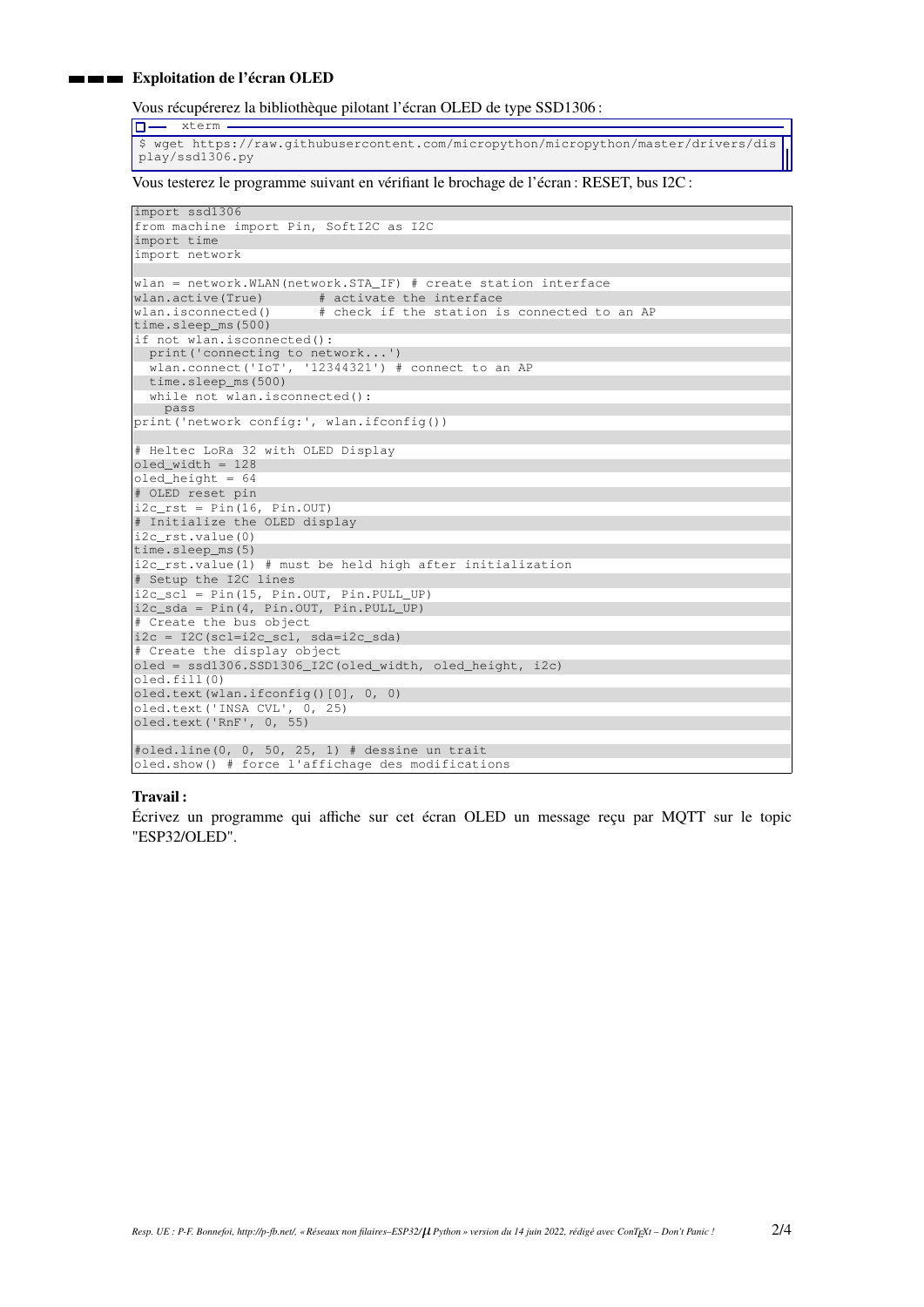### **Exploitation du «** *transceiver* **» LoRa**

Vous récupérerez la bibliothèque disponible à https://github.com/martynwheeler/u-lora.

\$ wget https://raw.githubusercontent.com/martynwheeler/u-lora/main/ulora.py

#### **Travail :**

 $\square$  xterm.

- a. Vous comparerez les fonctionnalités de cette bibliothèque avec celle-ci : https://github.com/fantasticdonkey/uLoRa
- b. Vous regarderez la configuration LoRa que l'on peut sélectionner sur le composant, en termes de « *bandwidth* », « code rate », « *spreading factor* » et puissance d'émission.

```
class ModemConfig():
    #< Bw = 125 kHz, Cr = 4/5, Sf = 128chips/symbol, CRC on. Default medium range
    Bw125Cr45Sf128 = (0x72, 0x74, 0x04)
    #< Bw = 500 kHz, Cr = 4/5, Sf = 128chips/symbol, CRC on. Fast+short range
    Bw500Cr45Sf128 = (0x92, 0x74, 0x04)
    #< Bw = 31.25 kHz, Cr = 4/8, Sf = 512chips/symbol, CRC on. Slow+long range
    Bw31_25Cr48Sf512 = (0x48, 0x94, 0x04)\frac{4}{5} KW = 125 kHz, Cr = 4/8, Sf = 4096chips/symbol, low data rate, CRC on.
Slow+long range
    Bw125Cr48Sf4096 = (0x78, 0xc4, 0x0c)
    \text{#} < Bw = 125 kHz, Cr = 4/5, Sf = 2048chips/symbol, CRC on. Slow+long range
    Bw125Cr45Sf2048 = (0x72, 0xb4, 0x04)
```
c. Vous modifierez la bibliothèque en l'adaptant à la connexion du composant LoRa de votre ESP32 : brochages et bus SPI

```
class SPIConfig():
   # spi pin defs for various boards (channel, sck, mosi, miso)
   rp2_0 = (0, 6, 7, 4)rp2_1 = (1, 10, 11, 8)
    esp8286_1 = (1, 14, 13, 12)
   esp32_1 = (1, 14, 13, 12)
   \exp 32 = (2, 18, 23, 19)heltec = (2,5,27,19) ligne à ajouter
```
Comment peut-on se rendre compte si cela fonctionne ?

d. Vous testerez l'envoi de message par LoRa et la réception.

```
from time import sleep
from ulora import LoRa, ModemConfig, SPIConfig
import time, ssd1306
from machine import Pin, SoftI2C as I2C
oled_width = 128
oled\_height = 64i2c\_rst = Pin(16, Pin.OUT)
i2c_rst.value(0)
time.sleep_ms(5)
i2c_rst.value(1) # must be held high after initialization
i2c_scl = Pin(15, Pin.OUT, Pin.PULL_UP)
i2c_sda = Pin(4, Pin.OUT, Pin.PULL_UP)
i2c = I2C(scl=i2c_scl, sda=i2c_sda)oled = ssd1306.SSD1306_I2C(oled_width, oled_height, i2c)
# Lora Parameters
RFM95_RST = 14
RFM95_SPIBUS = SPIConfig.heltec
RFM95 CS = 18RFM95_INT = 26
RF95 FREQ = 868.0
RF95_POW = 20CLIENT_ADDRESS = 1
SERVER_ADDRESS = 2
 initialise radio
lora = LoRa(RFM95_SPIBUS, RFM95_INT, CLIENT_ADDRESS, RFM95_CS, reset_pin=RFM95_RST,
freq=RF95_FREQ, tx_power=RF95_POW, acks=True)
# loop and send data
while True:
    lora.send_to_wait("This is a test message", SERVER_ADDRESS)
    oled.fill(0)
    oled.text("sent",0,10)
    oled.show()
    sleep(1)
```